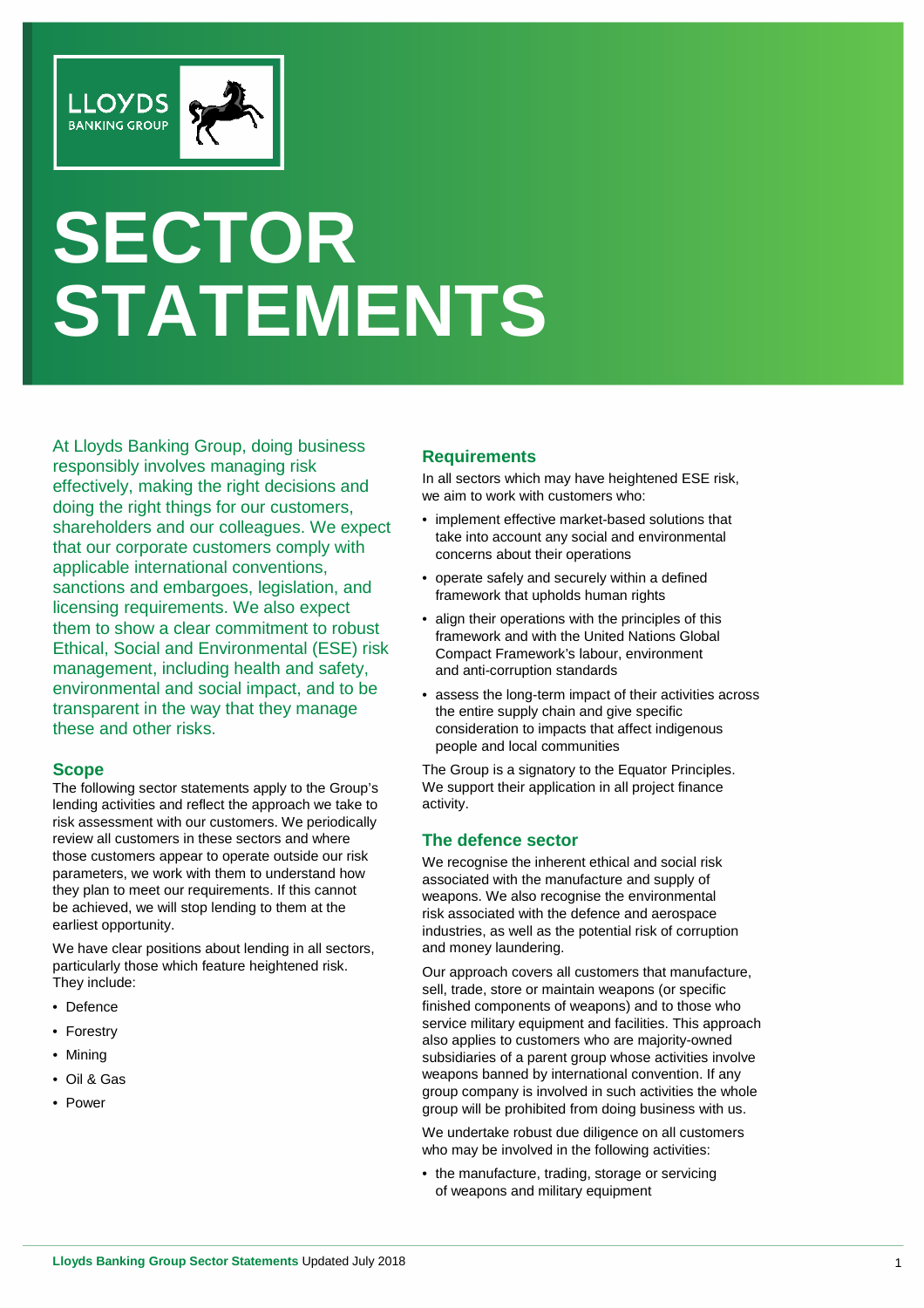- trading in weapons banned by international convention
- the manufacture, trading, storage or servicing of Nuclear weapons or Depleted Uranium ammunition (or components)
- the manufacture, trading, storage or servicing of equipment that enables the deployment or transportation of weapons.

Customers in the UK, who sell firearms intended for sporting or amateur use, or for personal firearm ownership, require full certification under UK legislation. We verify their compliance with this legislation when they open accounts with us.

We will not engage in any activities prohibited by international conventions supported by the UK Government (e.g. the Oslo Convention on Cluster Munitions or the Ottawa Treaty on Anti-Personnel Landmines). We will not support businesses involved with these weapons. This approach applies to our own investment assets and those managed on behalf of customers whose fund investment policies we define. More information on Scottish Widows' Responsible Investment approach is availabl[e here.](https://www.scottishwidows.co.uk/about_us/responsibleinvestment/activities/ethical.html)

We will not do business with customers involved with any equipment that could be used for capital punishment, torture or other cruel, inhuman or degrading treatment or punishment.

As a result of our UK focused business strategy, UK export licensing requirements guide many of our decisions to support customer transactions.

However, we recognise that some customers may supply goods and services from countries not subject to the same stringent licensing requirements. Consequently, we undertake detailed due diligence for those transactions. This assesses the relevant country using the following parameters:

- transparency International Corruption Perception index
- human rights violations
- child labour or forced labour
- on-going conflict
- drug production and drug trafficking

We reserve the right to choose not to support transactions for customers trading weapons with these countries, whether or not the weaponry is regarded as controversial in nature.

For details of our compliance monitoring activity for this sector, see the table below.

## **The forestry sector**

Forestry plays an important role in supplying global demand for raw timber, pulp and paper manufacture, palm oil and rubber. However, we recognise that certain practices carried out in the sector are considered unsustainable. These activities contribute to environmental damage, impact on biodiversity and negatively affect local livelihoods. The Group is a signatory to The Banking Environment Initiative & Consumer Goods Forum 'Soft Commodities' Compact, which supports transformation of the soft commodities supply chain and drives efforts toward zero deforestation by 2020.

Our approach applies to all customers involved in the following activities:

- forestry activities including management, clearance and timber production
- raw timber wholesale
- pulp and paper manufacture
- palm oil and rubber cultivation

For details of our compliance monitoring activity for this sector, see the table below.

## **The mining sector**

Companies in the mining sector play an important role and contribute significantly to UK and global economic growth. The extraction and processing of minerals and metals underpins job creation, tax receipts and royalties. It also indirectly supports community development. However, some activities undertaken in the sector have the potential to make a negative impact on the environment and local communities. Consequently, the sector is highly regulated.

Our approach applies to all customers involved in the following activities:

- exploration
- mine construction
- minerals extraction and mine operation
- processing of minerals
- mine closure and rehabilitation

We will not support customers involved in either the extraction of asbestos or operations involving mountain top removal.

For details of our compliance monitoring activity for this sector, see the table below.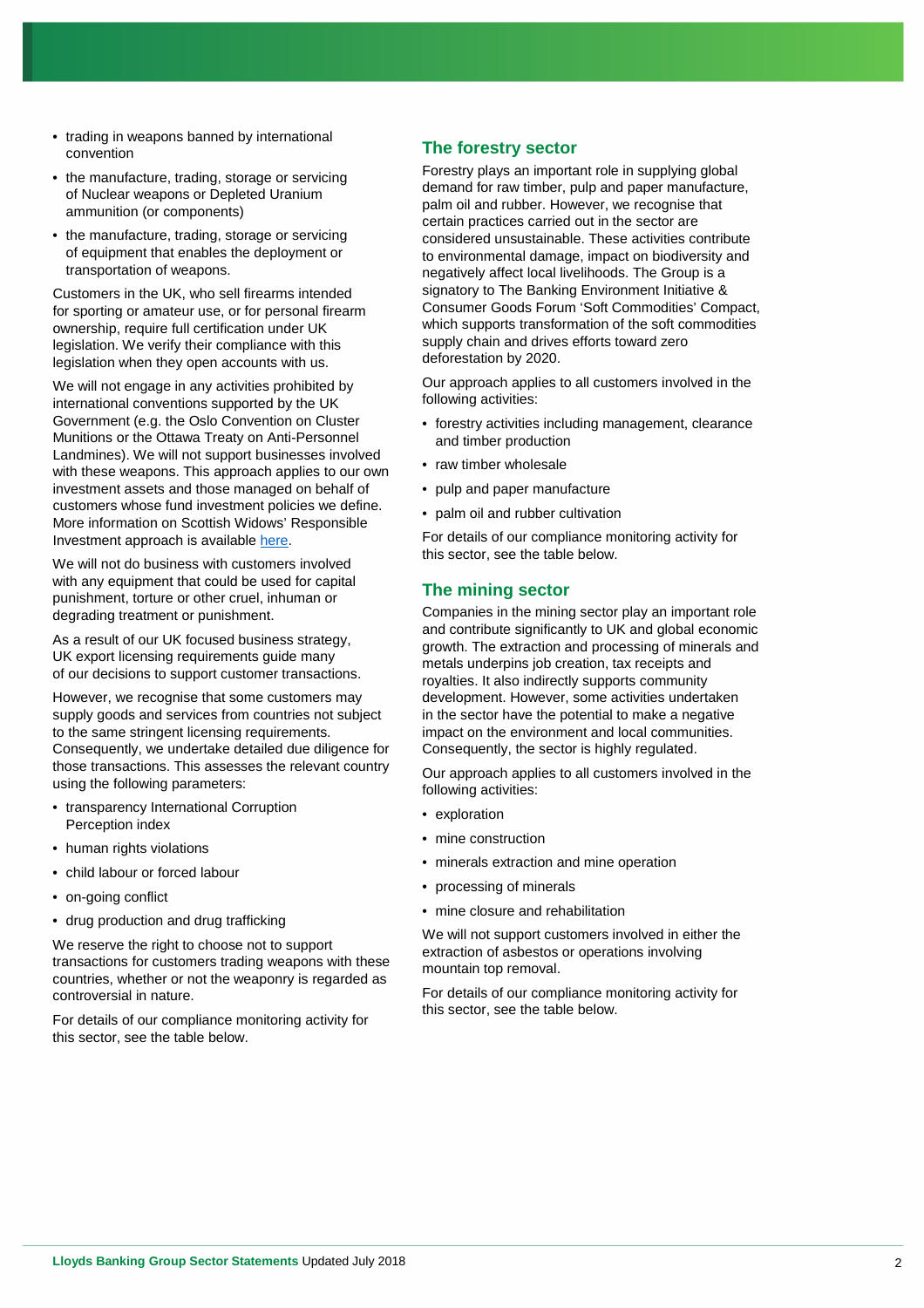#### **The oil and gas sector**

Companies in the oil and gas sector play an important role, and contribute significantly to UK and global economic growth. The sector underpins job creation, tax receipts and royalties. It also indirectly supports community development. However, some activities undertaken in the sector have the potential to make a negative impact on the environment and local communities. Consequently, the sector is highly regulated.

Our support for customers involving upstream financing focuses primarily on the UK North Sea rather than on emerging markets in other parts of the world. However, some of our customers' reserves and operations are outside the UK North Sea. In the UK Continental Shelf, we are the lead bank on a number of Reserve Based Lending structures. In these instances, we act as technical bank (a fee-paid role) on behalf of a syndicate of lenders. To support us, we employ qualified reservoir engineers, who function as our first line of risk defence.

Our approach covers:

- exploration and production (upstream)
- transportation and midstream processing, for example liquefaction of natural gas and storage (midstream)
- processing and refining (downstream)

We do not generally support customers involved in exploration only, because we regard this as an equity risk.

For details of our compliance monitoring activity for this sector, see the table below.

#### **The power sector**

Companies in the power sector play an important role, and contribute significantly to UK and global economic growth. The sector underpins job creation, tax receipts and royalties. It also indirectly supports community development. However, some activities undertaken in the sector have the potential to make a negative impact on the environment and local communities. Consequently, the sector is highly regulated.

Our approach covers all customers involved in the following activities:

- thermal power generation, including coal, gas and oil stations
- distribution and transmission
- renewables, including onshore and offshore wind, tidal, solar, hydro and biomass
- nuclear

For details of our compliance monitoring activity for this sector, see the table below.